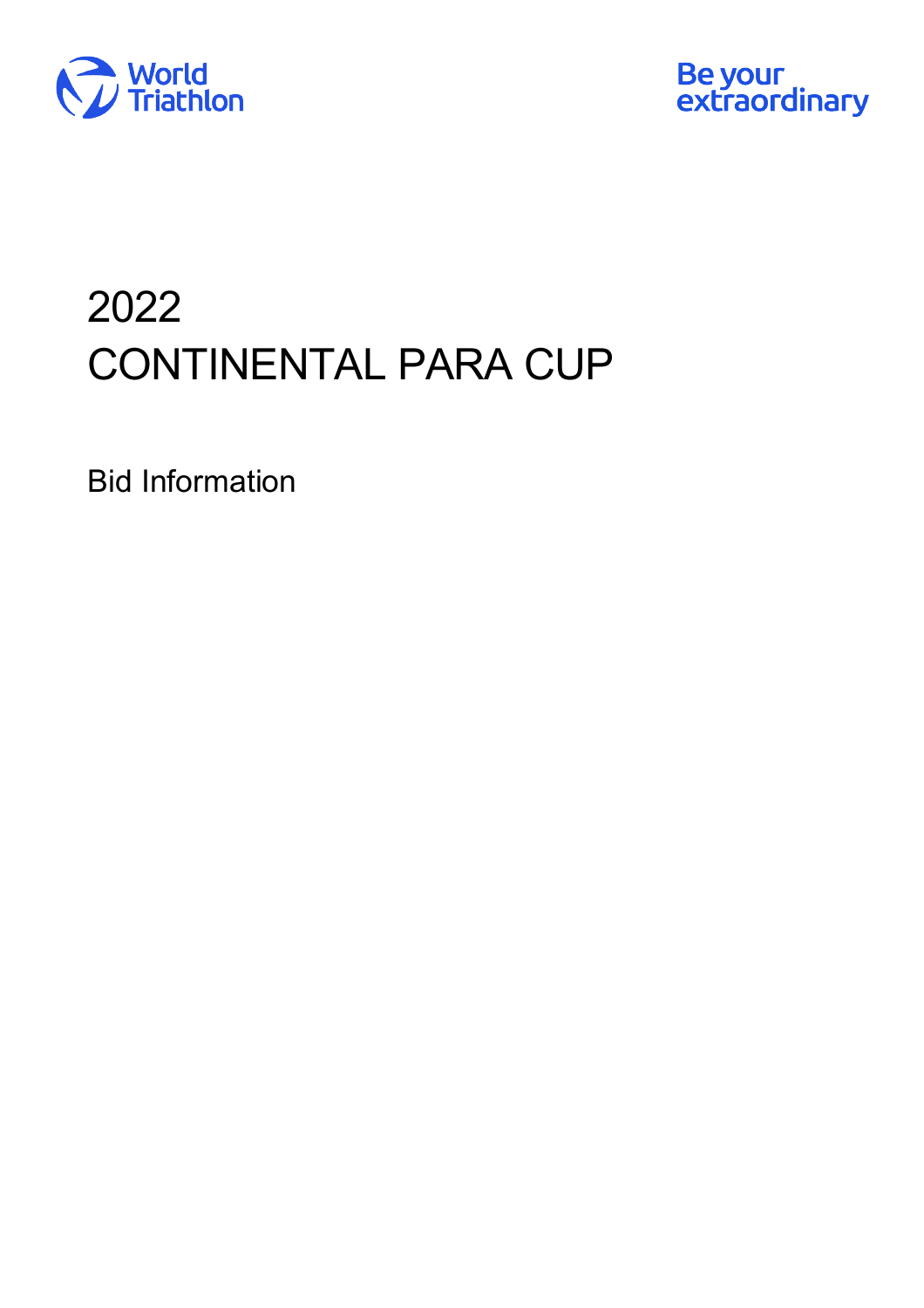# **Introduction**

This document outlines the concept of, and the bid conditions for, Continental Triathlon Para Cup events in 2022. It also provides the approved framework for organising an event, including the general rights and obligations.

World Triathlon Para events include:

- World Triathlon Para Championships;
- World Triathlon Para Series;
- World Triathlon Para Cup;
- Continental Triathlon Para Championships;
- Continental Triathlon Para Cups.

Continental Triathlon Para Cups are designed to provide high quality competitions for athletes and are designed to happen on all continents and promote participation.

# **General Information**

Host Cities, with the endorsement of their respective National Federation, are encouraged to develop visionary proposals that can enhance the scope, presentation, and marketing of these events. The structure of the Local Organising Committee can be made up of any combination of National Federations, Host City and/or recognised Event Delivery Partners;

The Local Organising Committee preferably should host a para triathlon test event (national event) the year prior to the event. World Triathlon and the respective Continental Confederations call for bids annually.

#### **Targeted number of Events per year**

6-9 events worldwide (Europe: 2-3 events, Americas/Asia: 1-2 events, Africa/Oceania: 1 event).

#### **Athlete Participation**

The maximum number of athletes is limited to maximum 52 for the Continental Triathlon Para Cup as per the [Qualification Criteria.](https://www.triathlon.org/uploads/docs/World_Triathlon_Para_triathlon_Qualification_Criteria_20211218.pdf)

#### **World/Continental Triathlon Objectives**

- To host a safe and fair competition;
- To present an event that is attractive to sponsors and/or tourism authorities, and is of benefit to the National Federation's objectives of developing the sport;
- To maximise media exposure for para triathlon nationally and globally;
- To promote good spectator audiences;
- To exhibit strong corporate support;
- To engage public institution support;
- To establish strong partnerships between all stakeholders;
- To ensure a strong emphasis on sport development with a provision of a legacy for the sport.

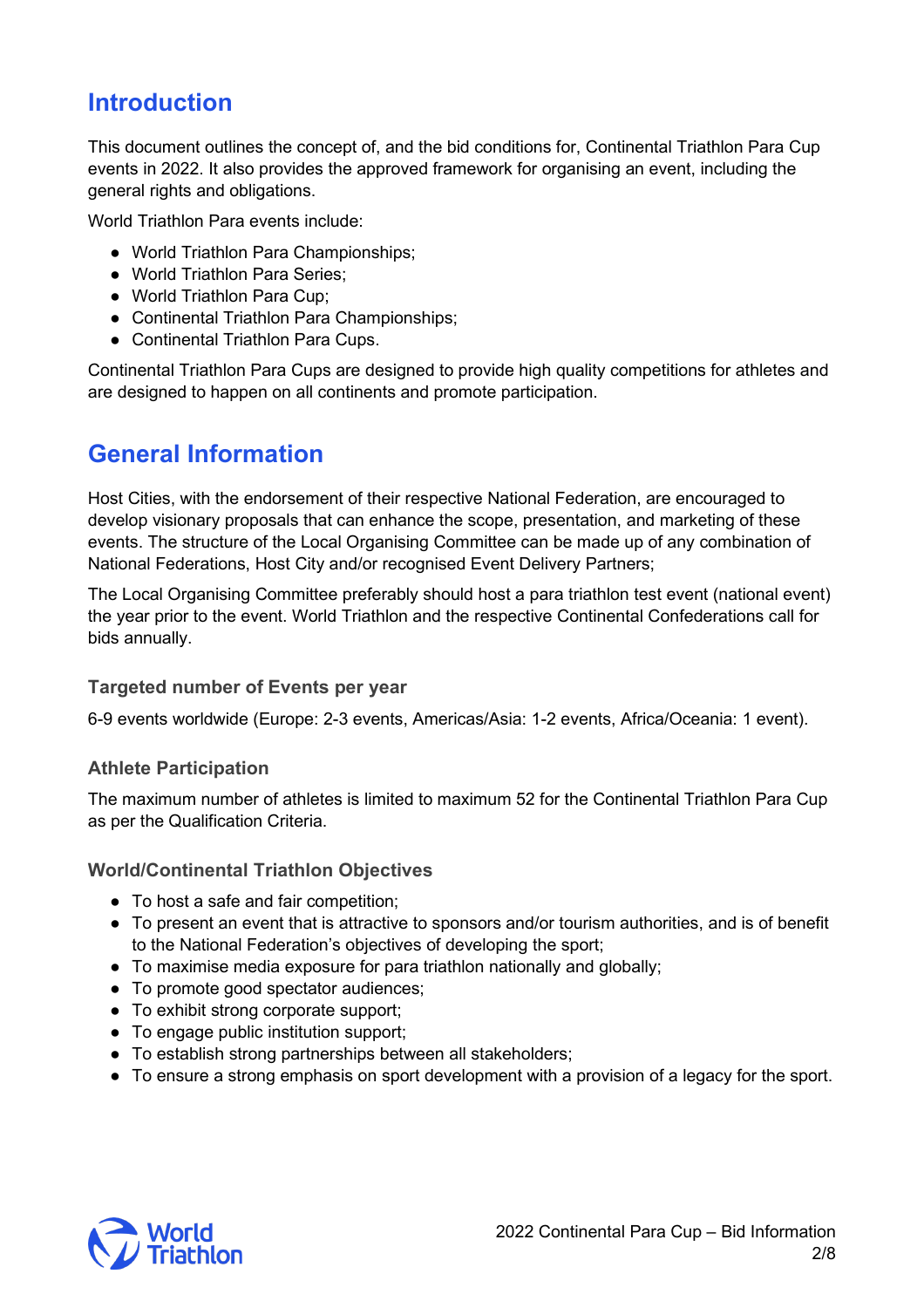# **Broadcast**

Any broadcast or video production is at the discretion and cost of the Local Organising Committee. The host owns the domestic Broadcast rights for the event. World/Continental Triathlon will retain international rights though it will work with the Local Organising Committee to distribute for optimum coverage.

#### **News**

World Triathlon will assist with any video news distribution that the Local Organising Committee can provide.

#### **Online**

The event will receive exposure on [triathlon.org a](http://www.triathlon.org/)nd official World/Continental Triathlon social media channels via news stories, photo galleries and results.

#### **Print and Photography**

The LOC will be responsible for providing a local photographer and sharing the photos with World/Continental Triathlon. World Triathlon distributes images through international photo agencies such as AP, Getty, AFP and Reuters.

#### **Sustainability**

The world we are living in is changing rapidly. Industrial and economic progress has come at a great cost to the planet, but it is not too late to make decisions and take actions that can halt the damage done to our environment and stem the tide of global warming. It is in the very nature of our duty as the governing body of one of the world's fastest growing sports that World Triathlon reaches all corners of the globe. We host large-scale events in major cities attracting thousands of participants and even more spectators. We now know the impact that daily occurrences such as global travel and the use of plastics has on our planet, and we want to become a leader not just among fellow International Sports Federations, but global organisations of all kinds, in acting and encouraging our stakeholders to do likewise. As part of this approach, World Triathlon has introduced the [World Triathlon Sustainability Guide](https://www.triathlon.org/uploads/docs/20210422_Covid19_Guidelines_5.1_v1.pdf) [for Event Organizers.](https://www.triathlon.org/uploads/docs/20210422_Covid19_Guidelines_5.1_v1.pdf) This document is an invitation to our event organiser partners to engage in the journey of social, economic and environmental sustainability within the delivery of their event. Some are already engaged, either on a voluntary basis or due to local legislation, and others have not yet started. Regardless of your location on this journey, this document offers a non-exhaustive list of actions to help keep you moving in the direction of sustainability.

It will also serve as a framework for a World Triathlon Sustainability certification system, which will recognize the commitments of LOCs to minimize their footprint.

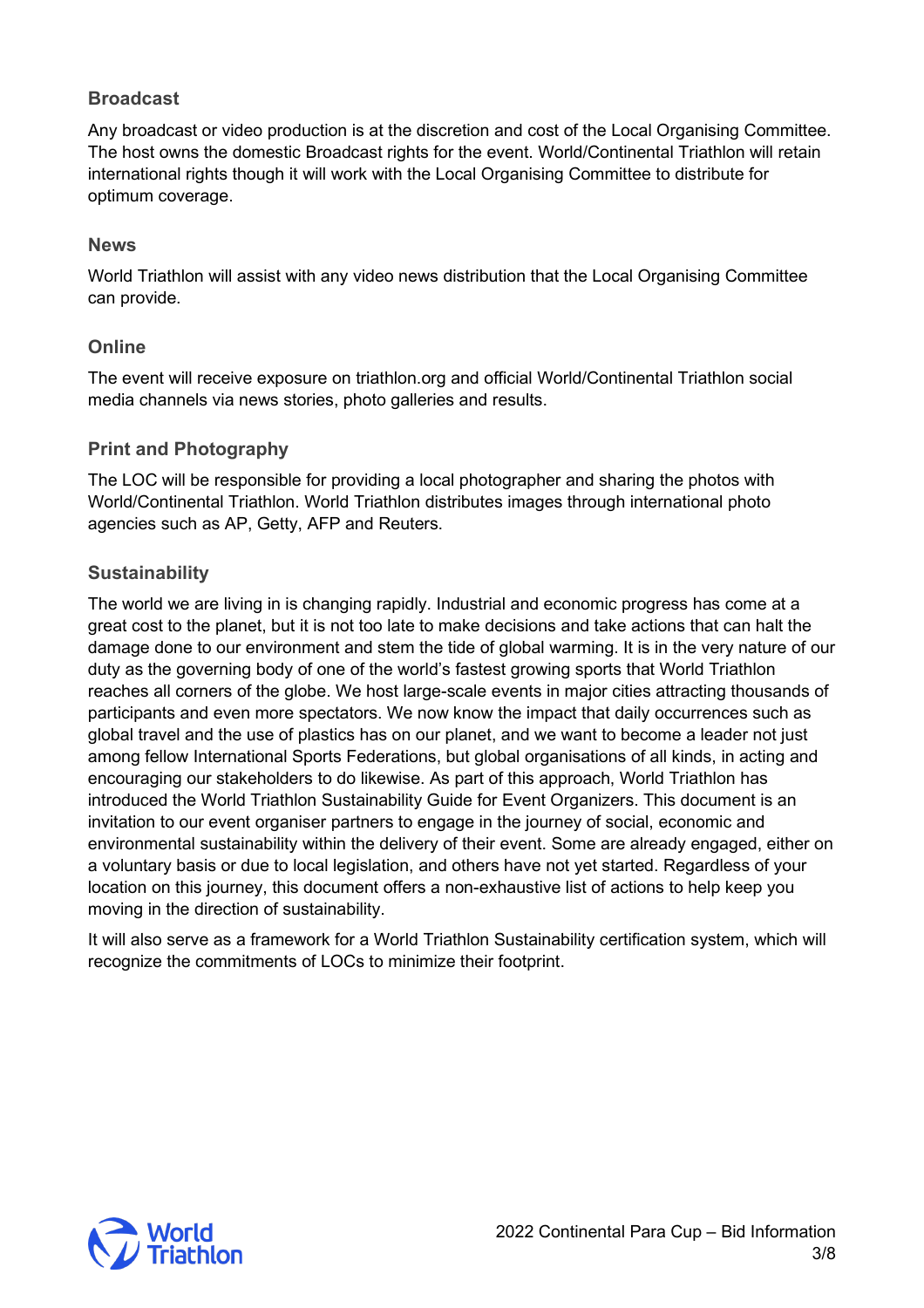# **Local Organising Committee Requirements**

# **Financial Requirements**

The financial obligations required to host a Continental Triathlon Para Cups are: US\$2,000

#### **Secondary financial requirements**

### **Transportation**

The Local Organising Committee should ensure that local transportation is organised free of charge for the World/Continental Triathlon team including those drawn from the Executive Board, staff, technical officials and classifiers. This transportation will be for all activities related to the event including:

- Airport transfers (arrivals and departures) or any other embarkation point (port, train station or otherwise);
- Transfer between hotel and competition venue(s), media events and any social activities;
- Mutually agreed number of dedicated scooters/ bicycles for the World/Continental Triathlon team.

The Local Organising Committee should ensure that local transportation from the designated airport is offered for the athletes, guides and support personnel (including their equipment) for a modest price mutually agreed between the Local Organising Committee and World Triathlon.

### **Accommodation**

The Local Organising Committee is required to provide accommodation (breakfast included), for World/Continental Triathlon officials including those drawn from the Executive Board, staff and technical team in a hotel that is reasonably close to the competition venue, with provision for both single and double rooms. The Local Organising Committee is also required to provide free accommodation for the Technical Delegate doing the required site visits during the evaluation period or leading up to the actual event.

Total hotel room-nights required: 10 room nights World/Continental Triathlon team including the staff/executives and the technical team (distribution may be single/double rooms). In case of classification, additional room nights are required.

The Local Organising Committee and Host National Federation must reach an agreement to procure accommodation for all Technical Officials (including maximum 5 SFTOs) involved at the event.

# **World/Continental Triathlon Office**

The Local Organising Committee must provide an office for Continental Triathlon personnel for maximum 4 people equipped with the appropriate furniture, internet connection and printer/copy machine for 3 days.

# **Classification**

World Triathlon will strategically target events for classification opportunities and in those cases will cover the cost of the classifiers.

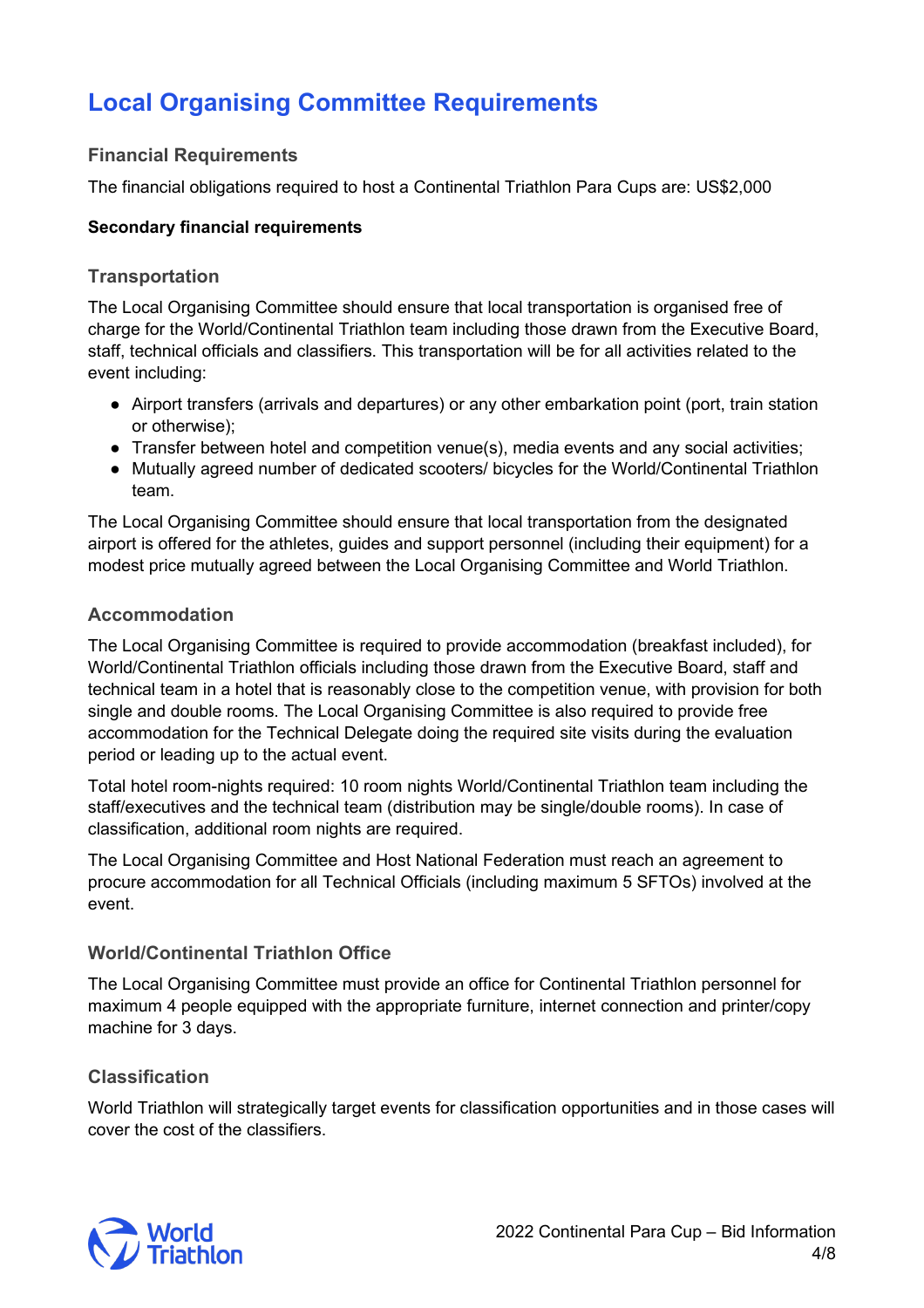Local Organising Committees are expected to work closely with World Triathlon to ensure classification requirements are met for facilities and established procedures in the regulations.

Local Organising Committees and National Federation can also request classification opportunities outside of these events for both physical and vision impairments. For this the Local Organising Committee is to pay World Triathlon US\$3,500 per panel and all travel and per-diem costs of the classifiers will be paid by World Triathlon.

#### **Athletes' Service/Package**

The Local Organising Committee must list all the athletes' services that are offered with the entry.

The following services to be available to the participants:

- Airport pickup for a reasonable charge at any other embarkation point (port, train station or otherwise);
- Sufficient range of accommodation within a reasonable distance from competition site;
- Access to training sites for a reasonable charge for the entire duration of the event, starting 3 days before the first competition;
- Safe bike and swim course familiarisation:
- Bike mechanic support;
- Local medical information services.

The LOC will provide World/Continental Triathlon team and Technical Officials (NTOs and ITOs) with the same race package as given to athletes, i.e., event t-shirt, tickets to all events, and sponsor gifts.

### **Anti-Doping**

The Local Organising Committee will work with their National Federation and NADO in their country to organise and fund tests as follows:

6 urines (4 with ESA, 2 with GHRF), and 2 blood (all with GH) in total.

#### **Insurance**

The Local Organising Committee is obliged to provide a US\$3,000,000 (three million) event liability insurance cover.

#### **Technology**

20 radios and 3 local sim cards including data for the World/Continental Triathlon team (depending on the location, a cell phone with sim card is required).

#### **TV/Broadcasting**

No specific requirements. Any footage or highlights captured to be shared with World/Continental Triathlon for distribution. World/Continental Triathlon will endeavour to get maximum exposure for the event.

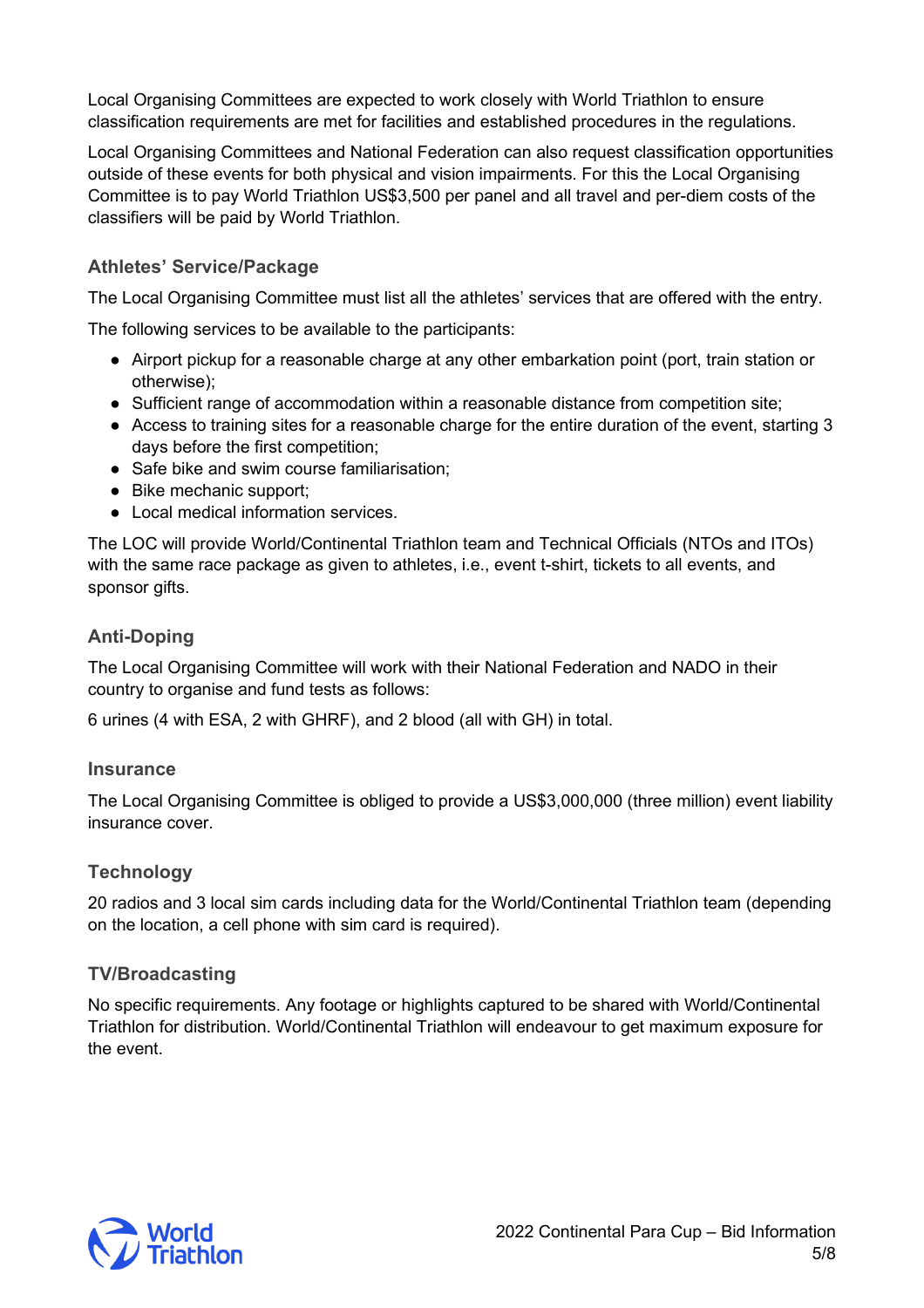# **Technical Elements**

#### **Venue And Course**

- The technical requirement of the course and the venue are covered in the Event Organisers' Manual (EOM) and in the World Triathlon Competition Rules;
- It is preferred to have a single venue location (one transition area) for the event. This results in all associated planning, logistics, implementation and athlete experience being much easier to execute effectively;
- Water quality tests leading up to the competition as per the World Triathlon Competition Rules.

# **Competition Schedule**

Exact competition schedule must be agreed with the Technical Delegates in advance without being compromised by parallel events.

An estimated time of 2h30min is required from the first start to the last finisher on a Continental Triathlon Para Cup.

# **Technical Officials**

20 Technical Officials will be required for a Continental Triathlon Para Cup, arriving one day prior to the first competition day.

# **Sport Presentation**

The athletes' introduction and the award ceremonies must be conducted as per the World Triathlon Sport Presentation Manual. World Triathlon will provide such protocols.

# **Communication**

- Promotion of the event internationally and nationally in the years and months leading up to the event is a joint responsibility of all stakeholders;
- Printed or digital version of programmes (Athletes' Guide) should provide information of the venue/s, including diagrams of the staging and display areas, time schedule for events, a description of each event and its objective, as well as athlete profiles for the top-ranked athletes;
- During the planning period, the Local Organising Committee must maintain effective communication with all external parties, including Continental Triathlon, National Federations, government entities, professional contractors, vendors, sponsors and media.

# **Athletes Registration**

All the rules regarding the registration deadline, eligibility, entry can be found in the [World Triathlon](https://www.triathlon.org/uploads/docs/World_Triathlon_Para_triathlon_Qualification_Criteria_20211218.pdf)  [Qualification Criteria](https://www.triathlon.org/uploads/docs/World_Triathlon_Para_triathlon_Qualification_Criteria_20211218.pdf) on [triathlon.org.](http://www.triathlon.org/)

# **Manuals And Guidelines**

The Host City must adhere to all relevant requirements as stated in the:

- [Event Organisers Manual;](https://triathlon.org/about/downloads/category/event_organisers_manual)
- Brand Guidelines [Continental Triathlon;](https://www.triathlon.org/uploads/docs/World_Triathlon_Championships_Guidelines_v13.pdf)

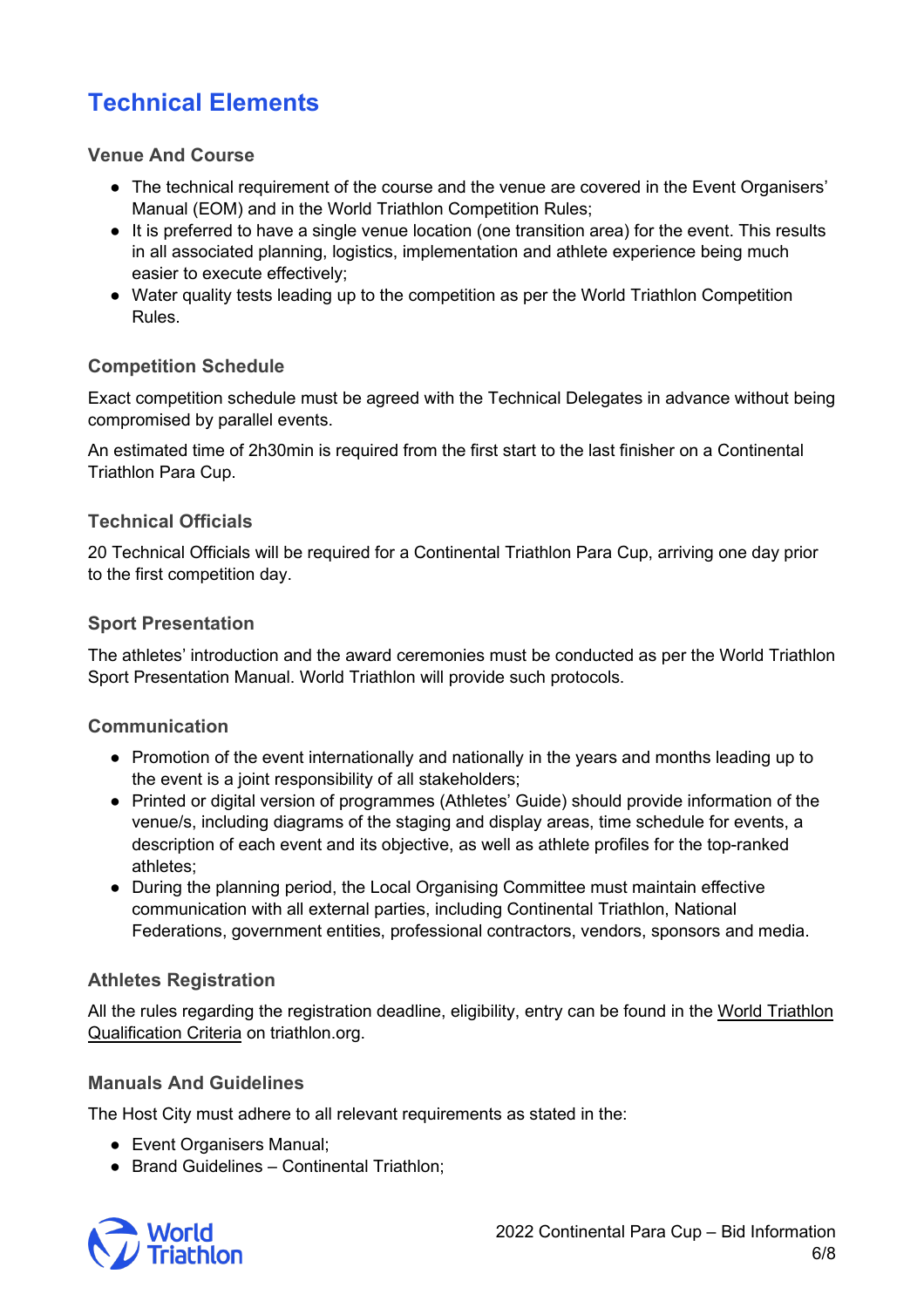- [World Triathlon COVID-19 Guidelines for](https://www.triathlon.org/uploads/docs/20210422_Covid19_Guidelines_5.1_v2.pdf) [Event Organisers](https://www.triathlon.org/uploads/docs/20210422_Covid19_Guidelines_5.1_v2.pdf) (The Covid-19 Guidelines for Event Organisers will be applied as an addendum to the LOC Requirement document according to the status of the pandemic at the time of the delivery of the event.);
- [Sport Presentation Manual;](https://triathlon.org/about/downloads/category/sport_presentation)
- [World Triathlon Competition Rules;](https://triathlon.org/about/downloads/category/competition_rules)
- LOC Requirement [Para triathlon Classification.](https://www.triathlon.org/uploads/docs/LOC_%E2%80%93_Paratriathlon_Classification_Requirements.pdf)

All the above-mentioned documents are available from World Triathlon.

#### **Revenues**

The event has the potential for generating considerable revenue over expenses when well marketed. It provides a good opportunity to reduce overhead expenses by attracting support from government and commercial entities. It is the responsibility of the Local Organising Committee to market it effectively. All revenues from successful marketing will go directly to the Local Organising Committee. The Local Organising Committee is entitled to receive 100% revenue from the following sources but not limited to:

- Sponsorship;
- Public institutions;
- Entry fees from the athletes: maximum US\$50/athlete;
- Hotel commissions;
- National media and Broadcast rights sales;
- Merchandise sales;
- Food and beverage sales;
- Expo.

# **Intellectual Property**

The Local Organising Committee has the right to use the official name from the day of the contract signature until six months after the last day of the event.

# **Bid Evaluation**

#### **Criteria**

World Triathlon and Continental Confederations will evaluate each bid based on a set of criteria and expect to receive all this information in the bid package.

The following criteria are weighted equally:

- Host National Federation letter of endorsement including confirmation for the required certified Technical Officials;
- Host City Council/Mayor and/or Government letter of support with a signed guarantee for the use of roads, streets and other public areas needed for the competitions and course trainings;
- Written financial guarantee for the organisation of the event;
- Scheduling/Event dates with certain flexibility with the day and start time requests;
- Geographical location and the number of events in the region;
- Venue location and technical evaluations of the courses;
- One water quality test;